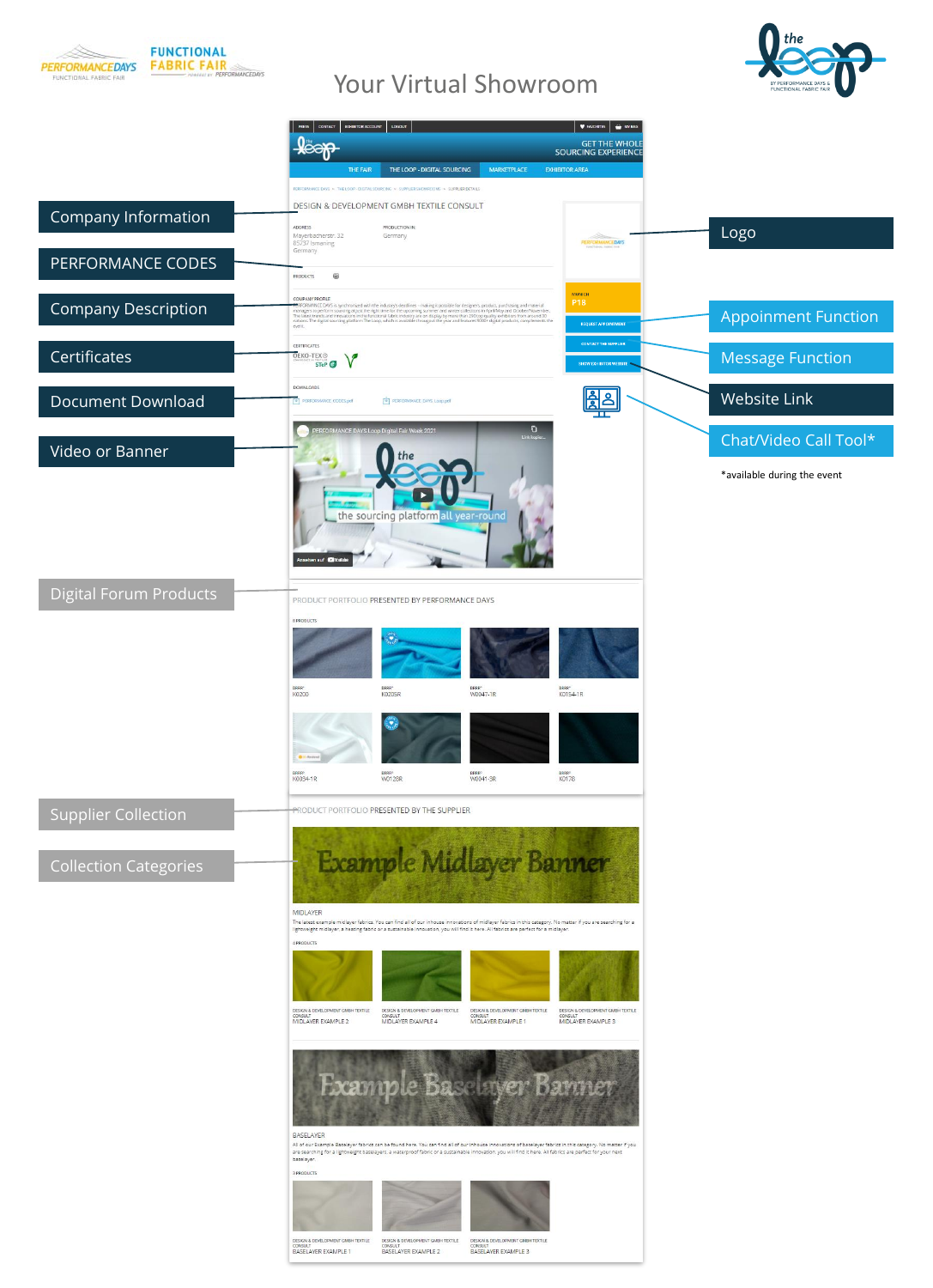



#### Company Presentation

Company Information • Go to COMPANY DATA to update your basic company information

Your Logo • Go to COMPANY DATA to upload your logo

PERFORMANCE CODES

• Go to PERFORMANCE CODES and add your company's PERFORMANCE CODES

Company Description

• Go to COMPANY UPLOADS and enter your company description

**Certificates** 

• Go to PERFORMANCE CODES and add your certificates

Website Link

• Go to COMPANY DATA and enter your website URL

Document Download

- Share documents, such as product brochures, certifications, etc
- Go to COMPANY UPLOADS and upload up to 3 brochures

Company Video OR Banner

- VIDEO: Go to COMPANY UPLOADS and enter your video link (either youtube or vimeo)
- BANNER: Alternative to video, upload a picture if you have no video: Go to COMPANY DATA and add your picture: 850 Pixels width, height optional

#### Connecting with Customers

Appointment Function

- Go to COMPANY DATA and check your company contacts to make sure customers reach the right contact person within your company
- Manage all requests under APPOINTMENT REQUESTS
- Check out the requested samples in the section YOUR SAMPLE ORDERS

Message Function

• Go to COMPANY DATA and check your company contacts to make sure customers reach the right contact person within your company

• All messages will be forwarded to your contact's email address, so you can answer to the customer directly

Chat/Video Call Tool

• During and in between the digital fairs of Portland and Munich you can exchange messages and calls, set meetings with customers

• All details will be sent to you shortly before the fair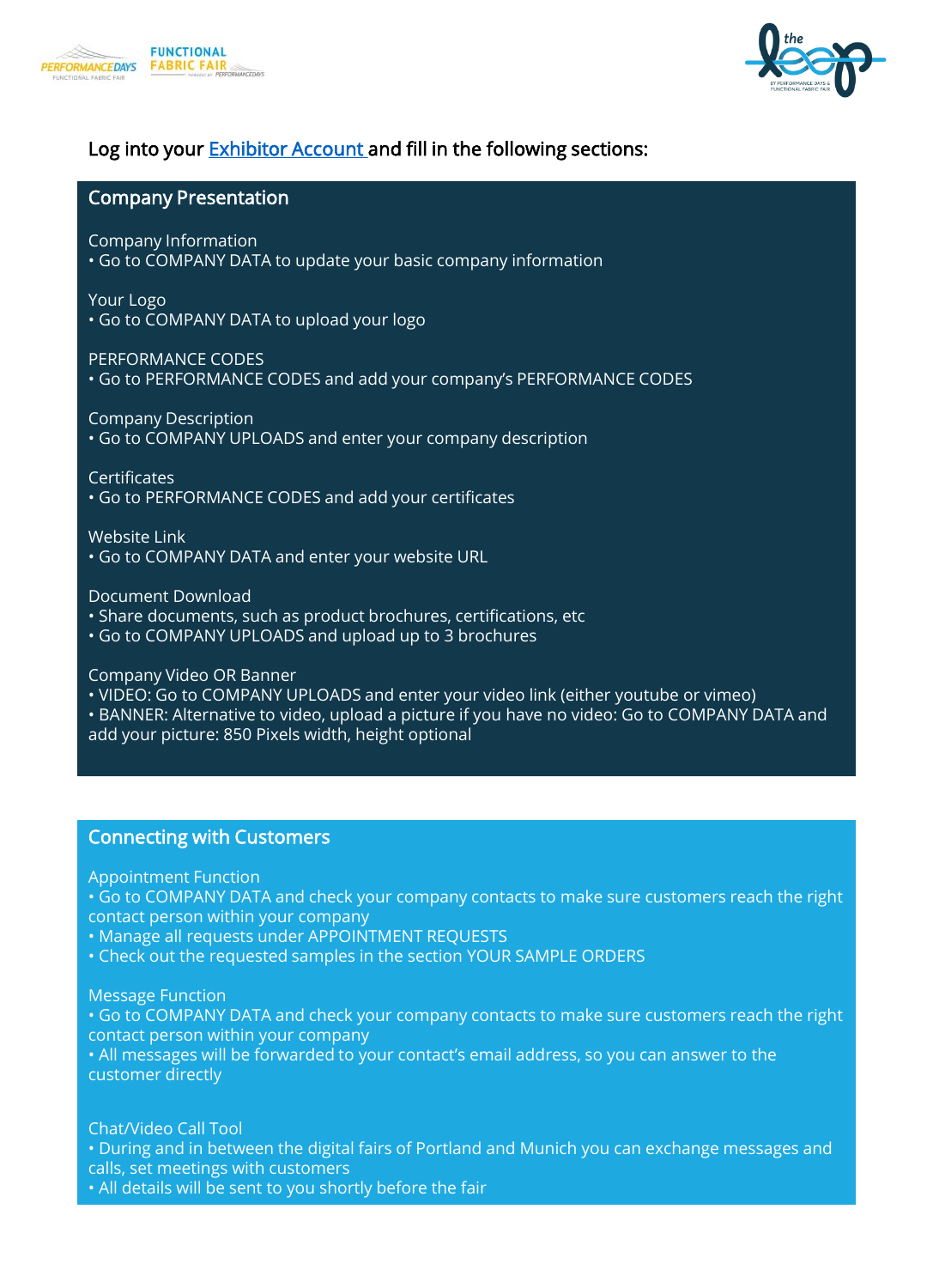



#### Product Promotion

Collection Categories

• Go to YOUR PRODUCT CATEGORIES and add categories, category descriptions & category pictures of your collections

Supplier Collection

- Show the products of your choice in your supplier profile and receive sample requests
- Products will be shown in your supplier profile under "Product Portfolio presented by the Supplier"
- Go to YOUR COLLECTION and click "create new sample"
- Enter all relevant information
- Upload up to 3 images (only JPEG, best size 1000 x 667 pixels)
- PERFORMANCE DAYS activates your collection, if photos fulfill the requirements
- Only professional images will be accepted! Check examples below

#### Tipps:

- $\checkmark$  To attract buyers, make sure the quality of your photos is good.
- $\checkmark$  Choose colorful fabrics to receive more attention.
- ✓ Focus on the most interesting items instead of uploading large quantities. Quality matters!
- $\checkmark$  Take photos with drape to visualize the properties of the fabric:



 $\checkmark$  If they have an interesting backside, show it:



 $\checkmark$  For accessories, make sure they are well visible on the photo:

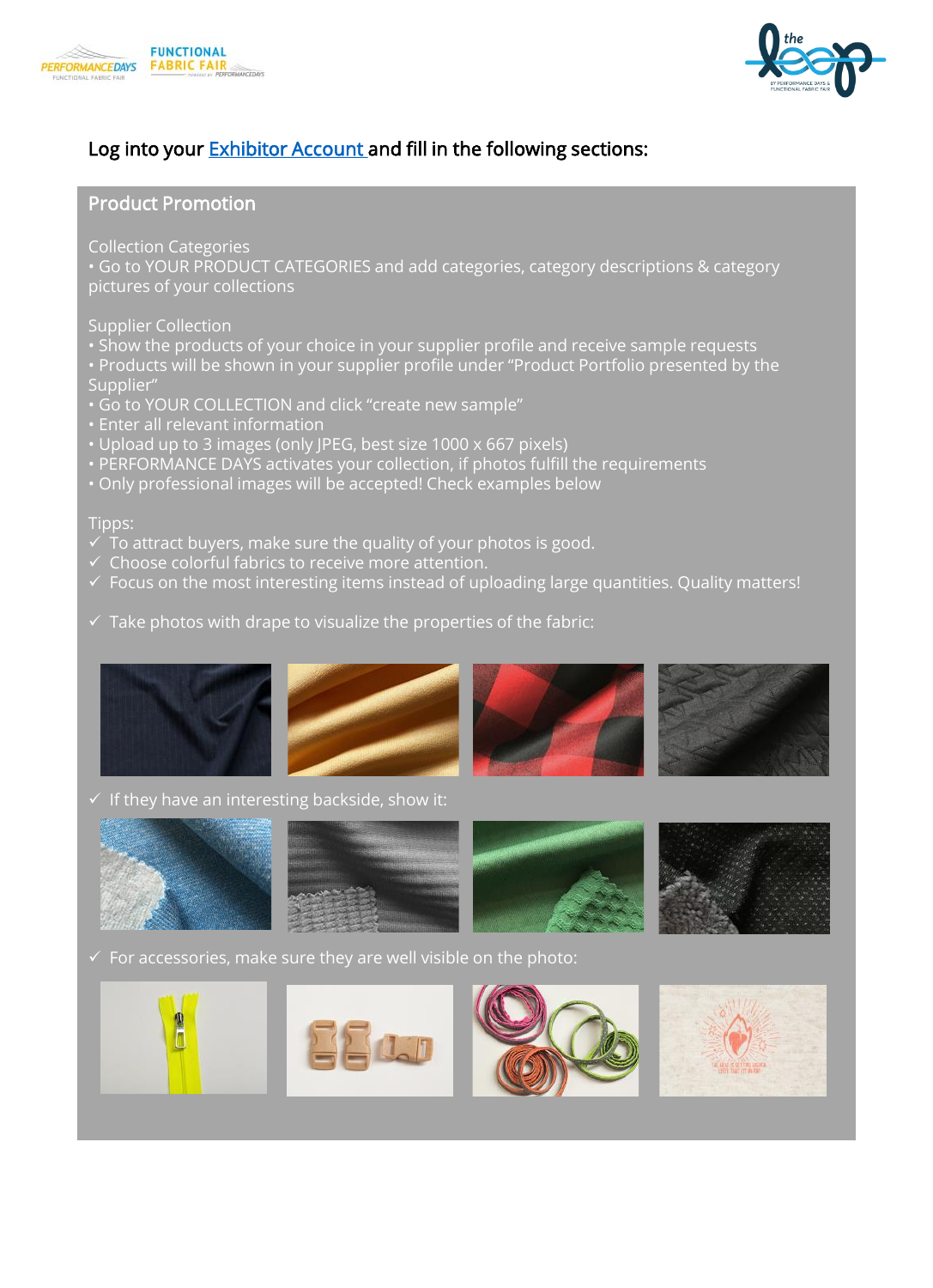



#### Product Promotion

Digital PERFORMANCE FORUM products

 $CC<sub>2</sub>$ 

- Selected products of the PERFORMANCE FORUM will automatically be digitalized
- Shown in your supplier profile under "Product Portfolio presented by PERFORMANCE DAYS"
- Product samples will also be showcased at the fairs in Munich and Portland



Each fair as a different Focus Topic, with a dedicated Forum category. In fall 2022 it is: The Journey to Carbon Neutrality – Time to Score

Last fair, we took the first step on our Journey to Carbon Neutrality and had a look at CO2 reducing technologies from our exhibitors. We found many great solutions already on the market. However, to make the right choices for more sustainable options, the industry needs to know hard facts! Therefore, it is crucial to quantify the amount of CO2 that is emitted during production. This data will give everyone transparency and comparability. With this season's Focus Topic we will show the measured CO2 emissions of your products in the Focus Topic category. Going forward, our vision is to show the amount of emitted CO2 of each and every product in the PERFORMANCE FORUM (starting March 2023).

Which products to submit into the PERFORMANCE FORUM

- $\checkmark$  For the Focus Topic category, please submit materials with a carbon footprint score. Indicate the C02 emissions in CO2e in the product description and add which tool you use to measure it. Please state them in the explanation field when you submit your materials.
- $\checkmark$  We are cooperation with HIGG, so if you are in the HIGG MSI please also state it on the product label.

#### Extra Theme of the Season: Circularity

Due to current urgency, we will have an additional eye on circular products given the recently announced EU Strategy for Sustainable and Circular Textiles. We will particularly highlight circular products in fall 2022. We will consider the circular contribution of your product along all PERFORMANCE FORUM categories and will therefore introduce a new PERFORMANCE CODE which highlights circular products.

Which products to submit for the Extra Theme: Circularity

- $\checkmark$  Solutions that help to extend the life cycle of textile products and reduce waste (biodegradable products, materials that are mono-component or from renewable resources, etc.).
- $\checkmark$  For inspiration you can check our previous Focus Topic [on Closing the Loop.](https://www.performancedays.com/loop/2020-12-nothing-to-waste.html) Explain the circular approach in the text field of the product label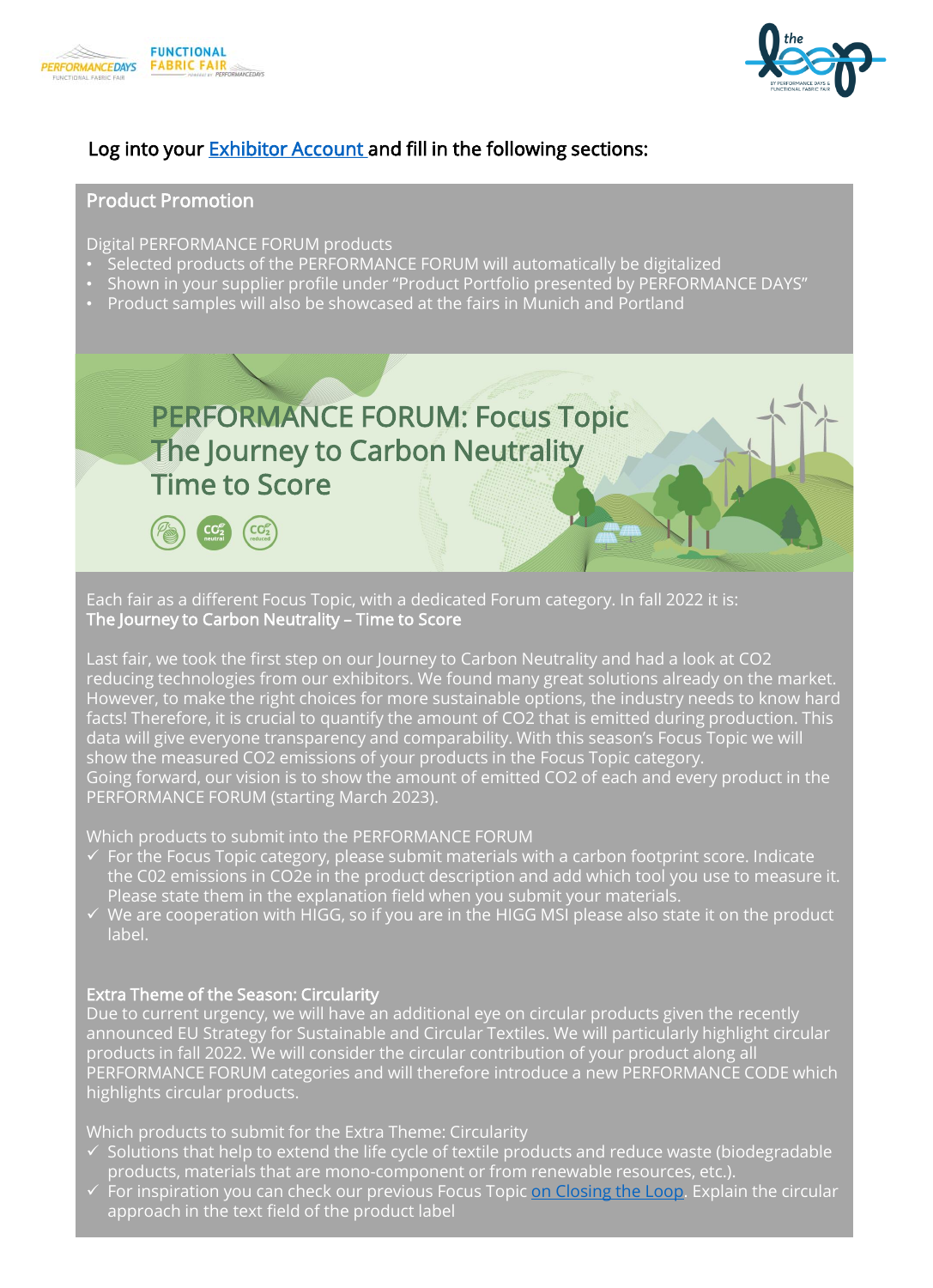



### PERFORMANCE FORUM

How to participate

- Send in up to 6 (sustainable) products
- Deadline for products to arrive at the office: September 16, 2022
- Add all the products you send in with "ADD NEW LABEL" in your **Exhibitor Account**

PERFORMANCE FORUM SAMPLES

How to send products

- FABRICS: Cut your fabrics with zigzag scissors in right angles:
	- o 24cm in width and 38cm in length (straight grain)
	- o Print out the generated PERFORMANCE DAYS labels and staple them to the face side of each fabric
- ACCESSORIES: Put accessories in closed polybags together with the generated label

There are no color restrictions - go colorful to get more attention! The independent FORUM JURY will choose the best sustainable products, innovations and qualities.

Use the [PERFORMANCE FORUM MAP](https://www.performancedays.com/files/performancedays/content/exhibitor-area/Dateien%20-%20aendern%20pro%20Event/PERFORMANCE_FORUM_Map_April_2022.pdf) to make sure you select the correct category for your products.

Make sure that all products are fulfilling our sustainability criteria:

| minimum 50%<br>recycled content<br>(GRS certified - Global<br>Recycled Standard) | GOTS<br>(Global Organic<br><b>Textile Standard)</b>      | ccs<br>(Content Claim<br>Standard)           |  |
|----------------------------------------------------------------------------------|----------------------------------------------------------|----------------------------------------------|--|
| <b>OCS</b><br>(Organic Content<br>Standard)                                      | <b>RDS</b><br>(Responsible Down<br>Standard)             | <b>RWS</b><br>(Responsible Wool<br>Standard) |  |
| bio-based treatments<br>and finishes                                             | no food-based<br>materials and if so,<br>only food waste | your own sustainable<br>innovation           |  |

Sending address: PERFORMANCE DAYS Attention: Clarissa Stadelmann Mayerbacherstr. 32 85737 Ismaning Germany